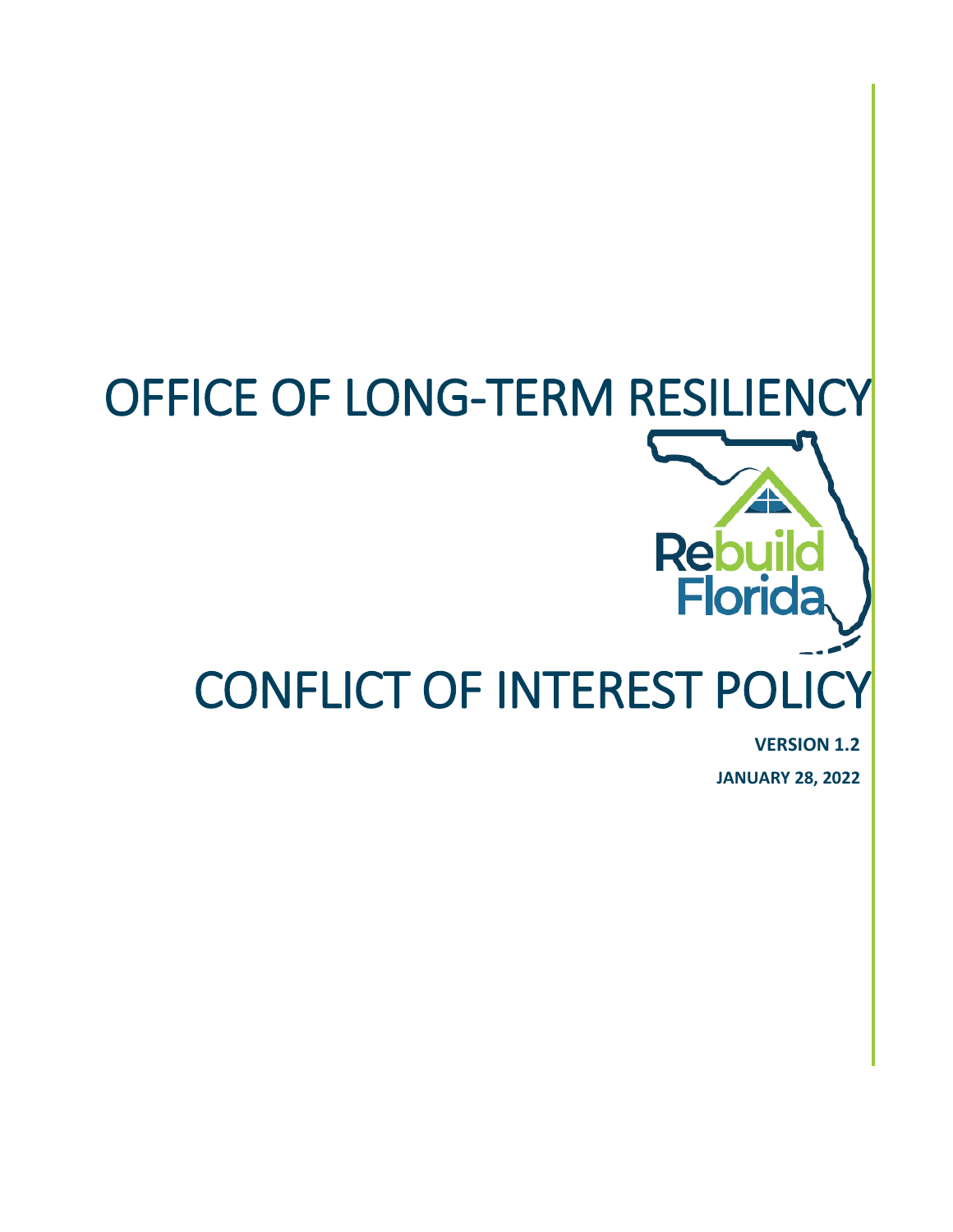# VERSION HISTORY

| <b>Version</b><br><b>Number</b> | <b>Change Date</b> | <b>Summary of Changes</b>                                                                                                                                                                                                                                                                                                                                                                            |
|---------------------------------|--------------------|------------------------------------------------------------------------------------------------------------------------------------------------------------------------------------------------------------------------------------------------------------------------------------------------------------------------------------------------------------------------------------------------------|
| 1.0                             | 3/25/2021          | Original Document                                                                                                                                                                                                                                                                                                                                                                                    |
| 1.1                             | 9/17/2021          | Reformatted document to mirror other OTLR policy documents.<br>Added Version History, Version Policy, Policy Change Control, and Table of<br>Contents.                                                                                                                                                                                                                                               |
| 1.2                             | 1/28/2022          | Updated Section 4.3 Conflict of Interest Disclosure Process by creating two<br>subsections, 4.3.1 DEO Employees and 4.3.2 DEO Applicant regarding the<br>Conflict of Interest Disclosure Process for both DEO employees and<br>applicants.<br>Specified that all applicants seeking to receive CDBG-DR funds must fill out<br>the Conflict of Interest Worksheet (Conflict of Interest Attachment D) |

# VERSION POLICY

Version history is tracked in the Version History Table (page i), with notes regarding version changes. Dates of each publication are also tracked in this table.

Substantive changes in this document that reflect a policy change will result in the issuance of a new version of the document. For example, a substantive policy change after the issuance of Version 1.0 would result in the issuance of Version 2.0, an increase in the primary version number. Non-substantive changes such as minor wording and editing or clarification of existing policy that do not affect interpretation or applicability of the policy will be included in minor version updates denoted by a sequential number increase behind the primary version number (i.e., Version 2.1, Version 2.2, etc.).

# POLICY CHANGE CONTROL

Policy review and changes for the State of Florida Office of Long-Term Resiliency are considered through a changecontrol process. Policy clarifications, additions, or deletions are needed during the course of the program to more precisely define the rules by which the Program will operate. Program staff will document policy-change requests that will be tracked in the program files. Requests are compiled and brought before supervisory staff in a policy meeting. Subject matter experts working in a particular policy area or task area that will be affected by the policy decision may be invited to assist in policy evaluation, if necessary. Policy meetings will be held as frequently as is necessary to consider policy decisions critical to moving the Program forward in a timely manner. Policy decisions will be documented and will result in the revision of the document in question.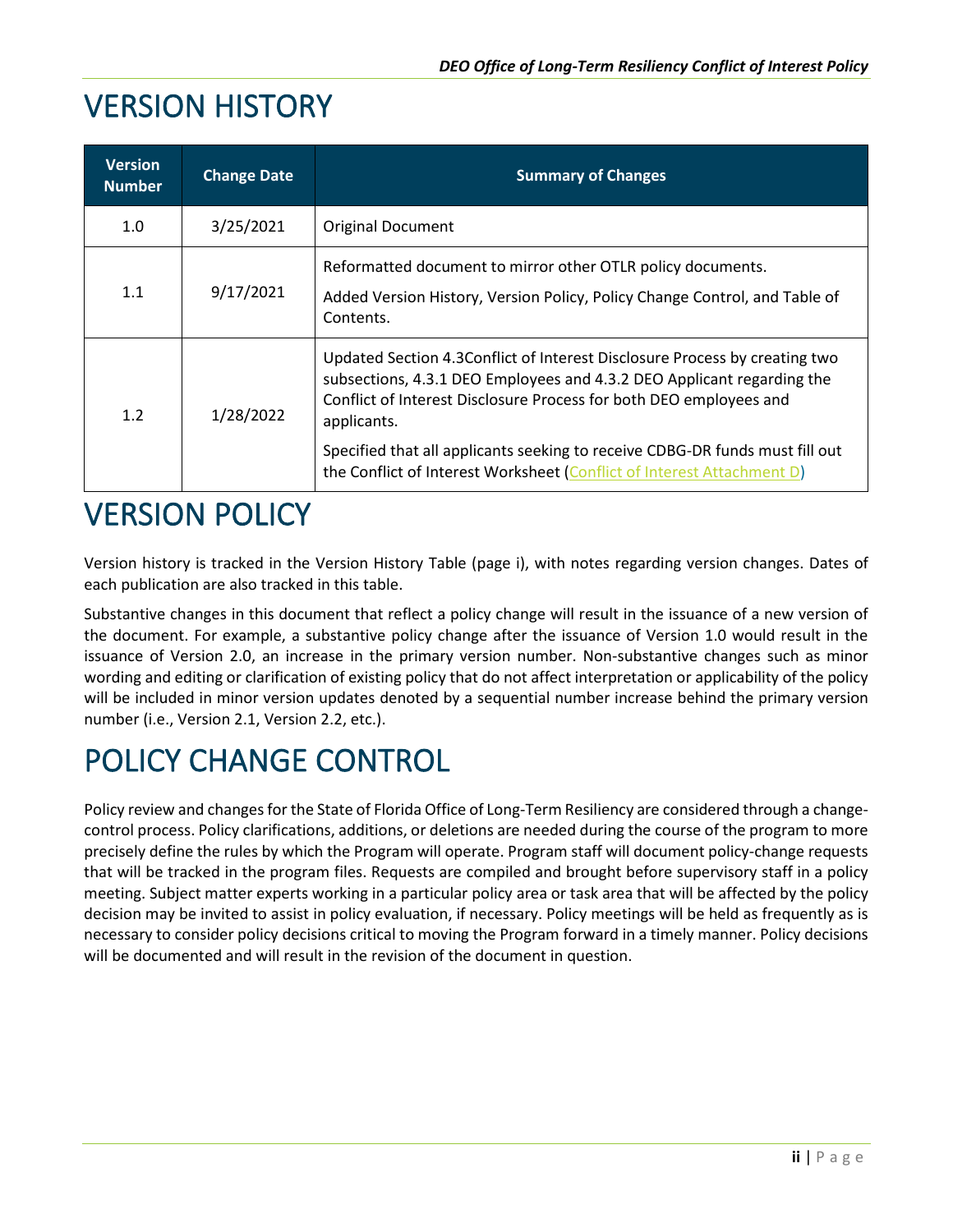# **Table of Contents**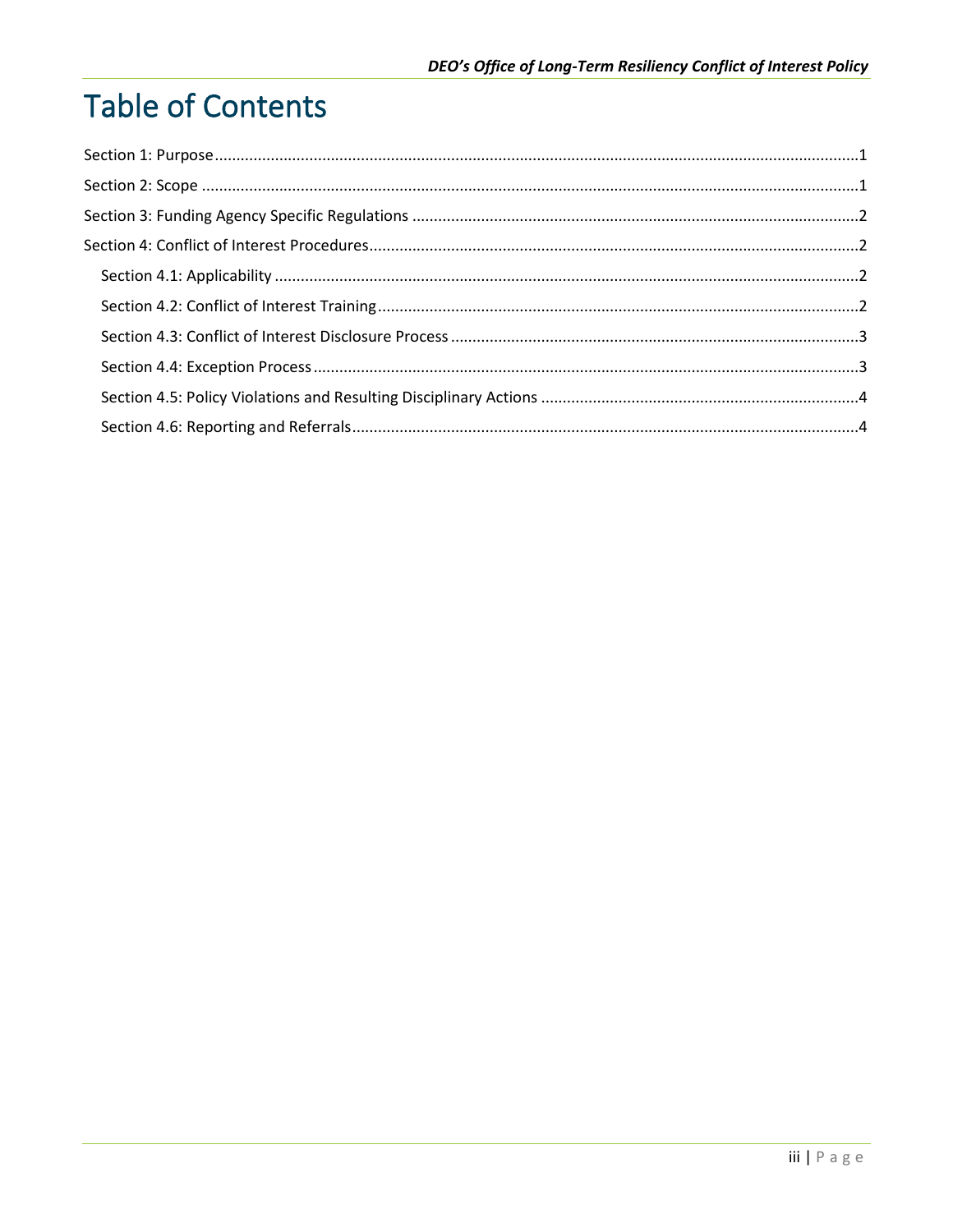# <span id="page-3-0"></span>Section 1 Purpose

The Florida Department of Economic Opportunity's (DEO) Office of Long-Term Resiliency (OLTR) is entrusted with administrating Community Development Block Grant-Disaster Recovery (CDBG- DR) funds from the United States Department of Housing and Urban Development (HUD) to supportlong-term disasterrecovery needsfor housing, infrastructure and economic development while complying with Federal, state, and local statutes and regulations. Management, staff, consultants and agents of DEO have the responsibility of administering the affairs of DEO honestly and prudently, and of exercising their best care, skill, and judgment for the Department's benefit. Those persons shall exercise the utmost good faith in all transactions involved in their duties, and they shall not use their positions with DEO or knowledge gained therefrom for their personal benefit.

The Uniform Administrative Requirements, Cost Principles, and Audit Requirements for Federal Awards (2 CFR Part 200) at §200.318(c)(1) and (2) require DEO and related organizations, such as local housing authorities, economic development corporations, etc., to maintain written standards of conduct covering conflicts of interest and governing the performance of its employees engaged in the selection, award, and administration of Federallyfunded contracts. The regulation states: "No employee, officer, or agent may participate in the selection, award, or administration of a contract supported by a Federal award if he or she has a real or apparent conflict of interest."

As stated in 2 CFR 200.112, DEO is required to disclose conflicts of interest to HUD when an exception is requested.

The State of Florida's Code of Ethics for Public Officers and Employees, adopted by the Legislature as Part III of Chapter 112, Florida Statutes states in section 112.311(5) that no state employee "shall have any interest, financial or otherwise, direct or indirect; engage in any business transaction or professional activity; or incur any obligation of any nature which is in substantial conflict with the proper discharge of his or her duties in the public interest."

Therefore, this Policy is intended to serve as guidance for the identification, evaluation, disclosure, and management of apparent, potential or actual conflicts of interest in all CDBG-DR assisted activities and/or operations.

# <span id="page-3-1"></span>Section 2 Scope

This Policy applies to all DEO and OLTR employees, officers, designees, subrecipients, sub grantees, partners, consultants, vendors and/or contractors affiliated to CDBG-DR funded projects, activities and/or operations, and/or any person who participates in auction bids, submits quotes, is interested in executing contracts or agreements or seeks to receive an economic incentive through his/her relationship with DEO and OLTR. This Policy applies to procurement activities and non-procurement, sub-granting/program delivery activities:

- 1. In the context of procurement, a conflict of interest would arise when the employee, officer, or agent, any immediate family member, partner, or an organization which employs/is about to employ any of the parties indicated herein, has a financial or other interest in or a tangible personal benefit from a firm considered for a contract. The officers, employees, and agents of DEO may neither solicit nor accept gratuities, favors, or anything of monetary value from the contractors or parties to subcontracts. This Policy is intended to be enforced in combination with DEO Policy Number 4.02 – Purchasing Policy and the DEO Purchasing and Contracting Guidelines, which address conflicts of interest in procurement and contracting.
- 2. In the context of CDBG-DR funded projects, activities, and/or operations, a conflict of interest would arise when any person who is a public servant, employee, agent, consultant, officer, or elected official or appointed official of DEO, or of any designated public agencies, or of subrecipients that are receiving funds under the CDBG-DR Program may obtain a financial or personal interest or benefit that is or could be reasonably incompatible with the public interest, either for themselves, or with those whom they have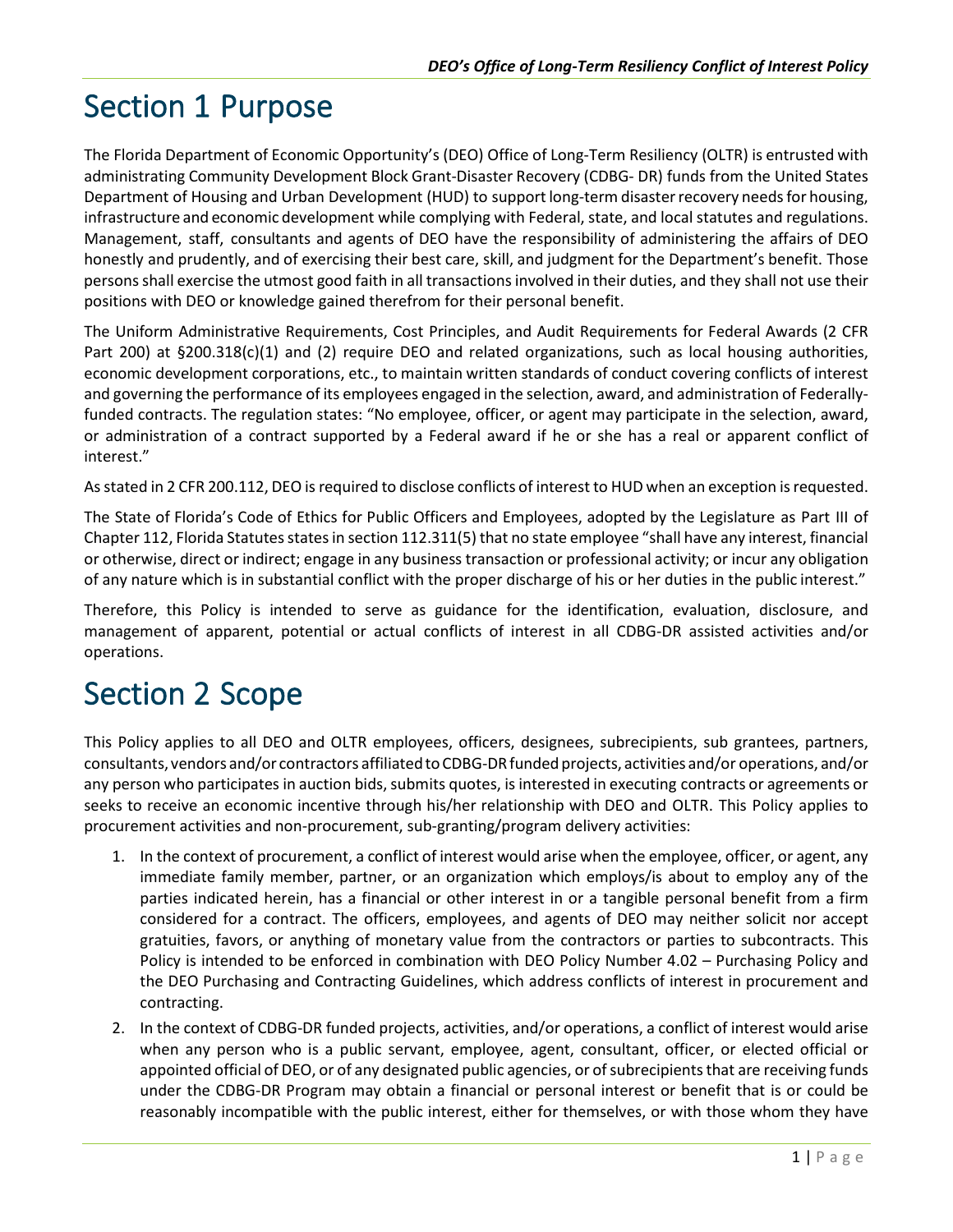business, or an organization which employs or is about to employ any of the parties indicated herein, or a member of their family unit during their tenure or for two (2) years after.

# <span id="page-4-0"></span>Section 3 Funding Agency Specific Regulations

HUD CDBG-DR program specific guidance:

- 1. The conflict of interest regulation applicable to the CDBG-DR program is found at 24 C.F.R. § 570.489(h) and 24 CFR 570.611. The conflict of interest regulation applies to procurement (except as provided in 24 C.F.R. § 570.489(g)), acquiring and disposing real property, and assistance provided by DEO or subrecipients with CDBG-DR funds to individuals, businesses and other private entities.
- 2. Personnel involved with CDBG-DR funds must be aware of this regulation. 24 C.F.R. § 570.489(h)(3) states that the CDBG-DR conflict of interest regulation applies to people working for, or elected to office with the State, a unit of general local government, a designated public agency, or subrecipients which are receiving CDBG-DR funds. According to 24 C.F.R. § 570.489(h)(2), no such person may have any financial interest or benefit, or other interest in a contract, subcontract, or agreement concerning CDBG-DR activities or the proceeds from these activities "either for themselves or those with whom they have family or business ties, during their tenure or for one year thereafter."
- 3. Any individual or entity seeking CDBG-DR funds for any activity in which they or related individuals or organizations have an interest must disclose that interest when applying for CDBG-DR funding. Once the conflict of interest has been disclosed, HUD, or the State in instances involving a unit of local government or other subrecipient, is authorized to determine whether an exception may be granted for nonprocurement conflicts of interest.

# <span id="page-4-1"></span>Section 4 Conflict of Interest Procedures

### <span id="page-4-2"></span>Section 4.1 Applicability

The Conflict of Interest Procedures are applicable to any person who is an employee, agent, consultant, officer, elected/appointed official of DEO, or of a subrecipient receiving CDBG-DR funds - if any of the following conditions apply to that person's role or duties:

- 1. Exercise functions or responsibilities regarding CDBG-DR funded/assisted activities;
- 2. Are in a position to participate in decision-making or gain inside information on activities;
- 3. May obtain financial interest/benefit from activity;
- 4. Have interest in CDBG-DR funded activity contract/subcontract/agreements; or
- 5. May receive proceeds for themselves or those with whom they have family/business ties, during their tenure or for one year thereafter.

#### <span id="page-4-3"></span>Section 4.2 Conflict of Interest Training

Conflict of Interest Training will be required upon beginning with the agency and at least annually thereafter for all staff, officers, subrecipients, and other pass-through entities. To document this training, staff will be required to:

- 1. Annually submit certifications regarding outside businesses, outside employment, and volunteer positions;
- 2. Record a certification of attendance at trainings; and
- 3. Follow up with annual refresher sessions.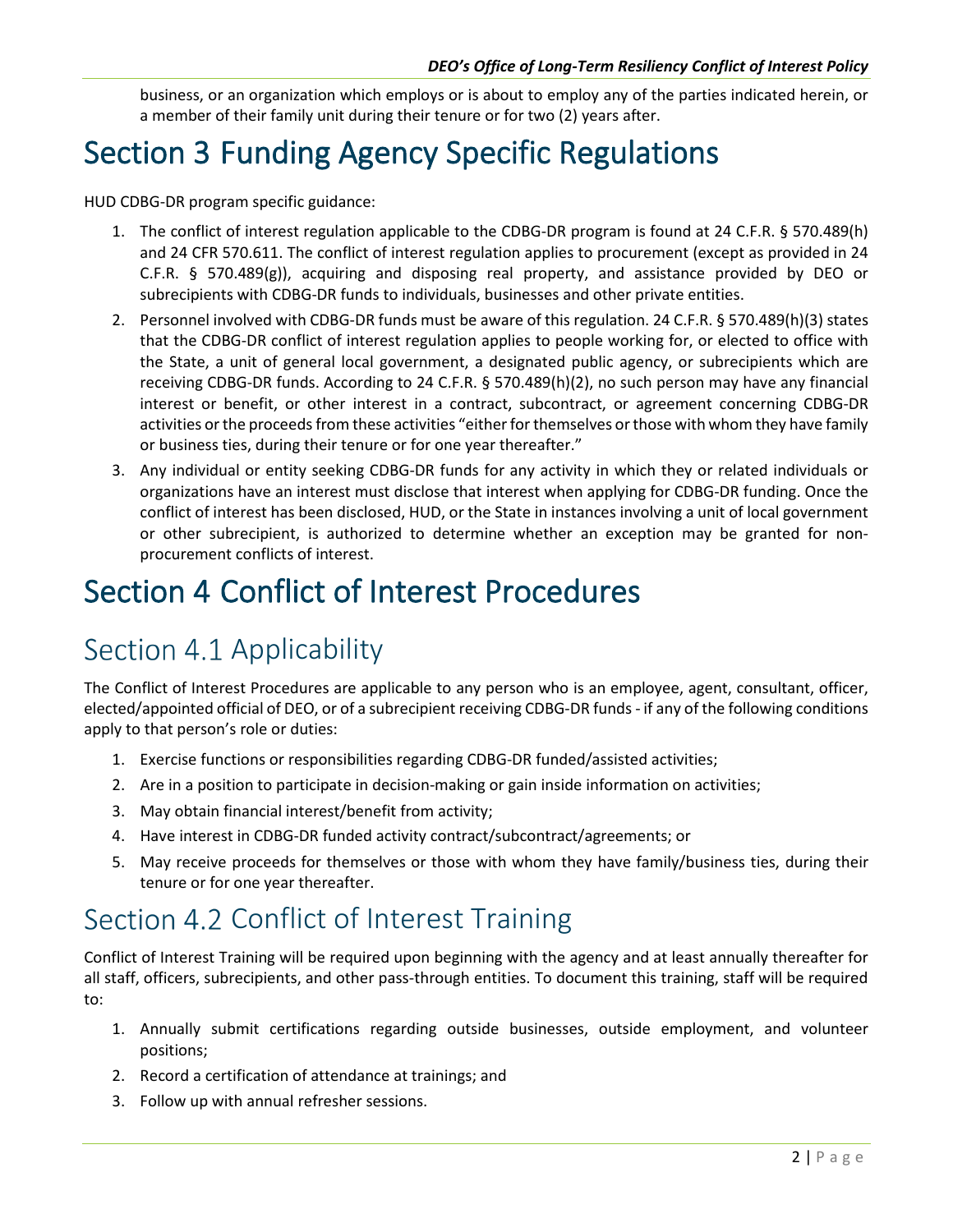### <span id="page-5-0"></span>Section 4.3 Conflict of Interest Disclosure Process

#### <span id="page-5-1"></span>4.3.1 DEO Employees

- 1. This Conflict of Interest Policy and attached Conflict of Interest memorandum [Attachment A] will act as DEO employee awareness training. This training must be provided at least annually and may be provided within departments through in person training or as an email briefing conducted by the DEO OLTR Compliance and Reporting Unit. DEO subrecipients must also follow the training and disclosure process detailed in this section.
- 2. DEO personnel meeting criteria in section 4.1 shall complete the Conflict of Interest Worksheet [Attachment B] and periodically review for status changes. If a conflict of interest arises at any time during program operations, DEO personnel should self-report the potential conflict by submitting an updated Conflict of Interest Worksheet and document using the process below. OLTR Compliance Officers will track/maintain worksheets.
- 3. If a stated or perceived conflict is documented, a determination must be made via the Conflict of Interest Flowchart [Attachment C]. If no conflict exists, the completed flowchart will be placed into the program files. If a conflict does exist, the flowchart shall be filed, and a notification will be documented. When a conflict or potential conflict of interest exists, the person with the conflict should advise OLTR management in writing and seek guidance on how to resolve the conflict. Conflict-of-interest notifications include:
	- A. The person's name, position, phone number and address;
	- B. Details of the nature of the conflict of interest, (perceived, apparent, or actual);
	- C. Date of notification; and
	- D. Requested action to address the conflict of interest (recusal, exemption request, etc.).

The notification and subsequent actions will be recorded in minutes of OLTR management meetings.

- 1. If the conflict of interest can be resolved by a recusal, the person with the conflict will complete a notification and will acknowledge this action in the Conflict of Interest Flowchart [Attachment C]. These documents will be recorded in the appropriate applicant or agreement file, and the person will be removed from the decision-making process for that file.
- 2. If the conflict of interest is not addressed by recusal and can be addressed by an exception, the exception process shall be initiated with HUD as detailed in Section 4.4 below.

#### <span id="page-5-2"></span>4.3.2 DEO Applicant

DEO applicants seeking to receive CDBG-DR funds shall be required to fill out the Conflict of Interest Disclosure Form [\[Attachment D\]](https://www.floridajobs.org/docs/default-source/office-of-disaster-recovery/v1-2-coi-disclosure-form-final-attachment-d.pdf?sfvrsn=1d9353b0_0) to prevent any potential issues and to avoid creating an unfair advantage to any applicant.

When a conflict or potential conflict of interest exists, DEO staff will conduct a thorough secondary review of the applicants file to ensure that no real conflict has occurred and there is no fraud, waste or abuse activity. If the CDBG-DR Program determines that a conflict of interest exists, the applicant may be deemed ineligible for the requested assistance and may be required to return funding received and/or the value of the services received from the program. The COI disclosure form and the Exception Request Form (approved) will both be included as a memo to the file at the time of Award (Grant Agreement Signing).

#### <span id="page-5-3"></span>Section 4.4 Exception Process

An exception may be considered for non-procurement conflicts of interest only after the following has been completed: